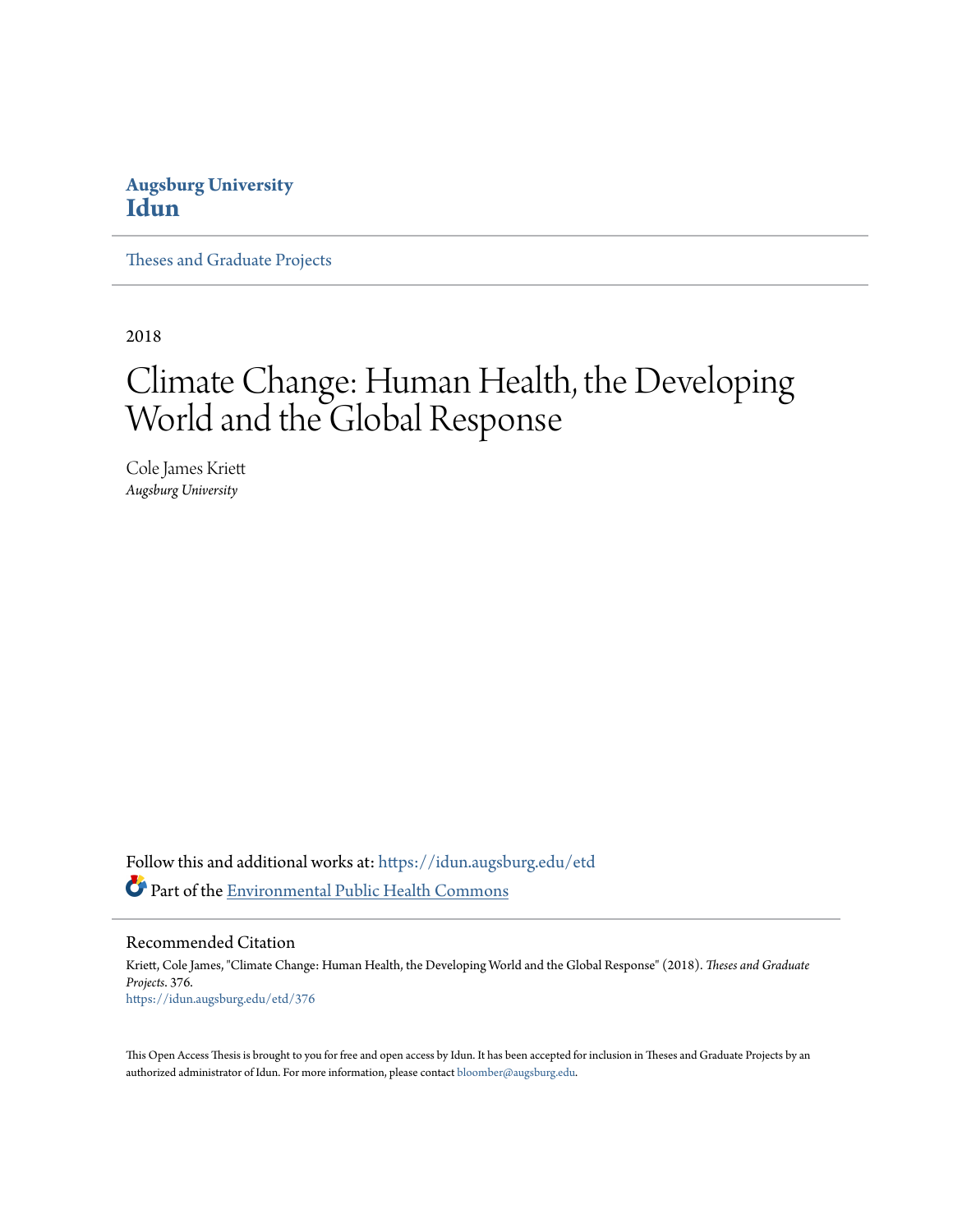Climate Change: Human Health, the Developing World and the Global Response

By

Cole James Kriett

Holly Levine, MD

Paper Submitted in Partial Fulfillment Of the Requirements for the Degree Of Master of Science Physician Assistant Studies Augsburg College Date: 08/14/17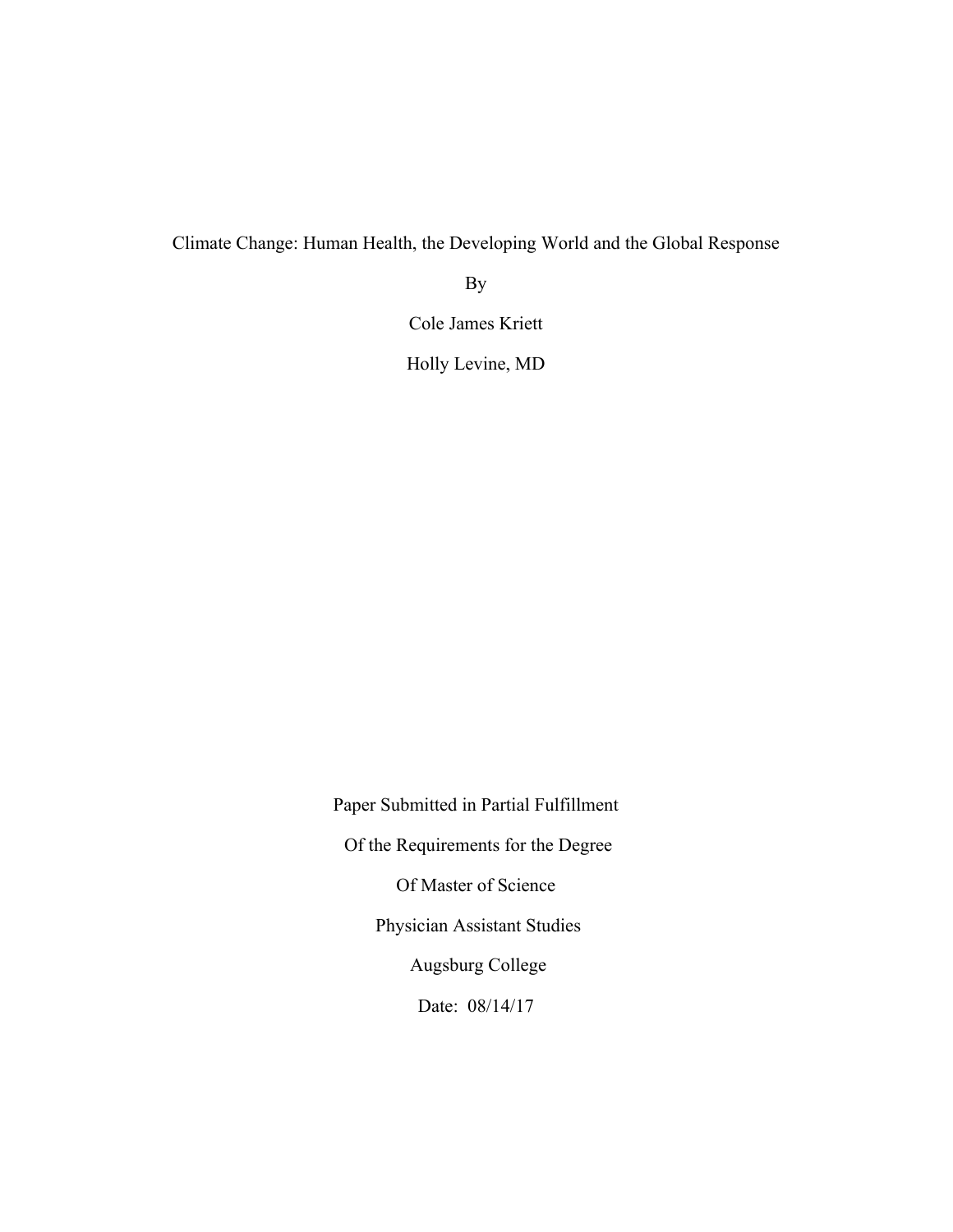# **Table of Contents**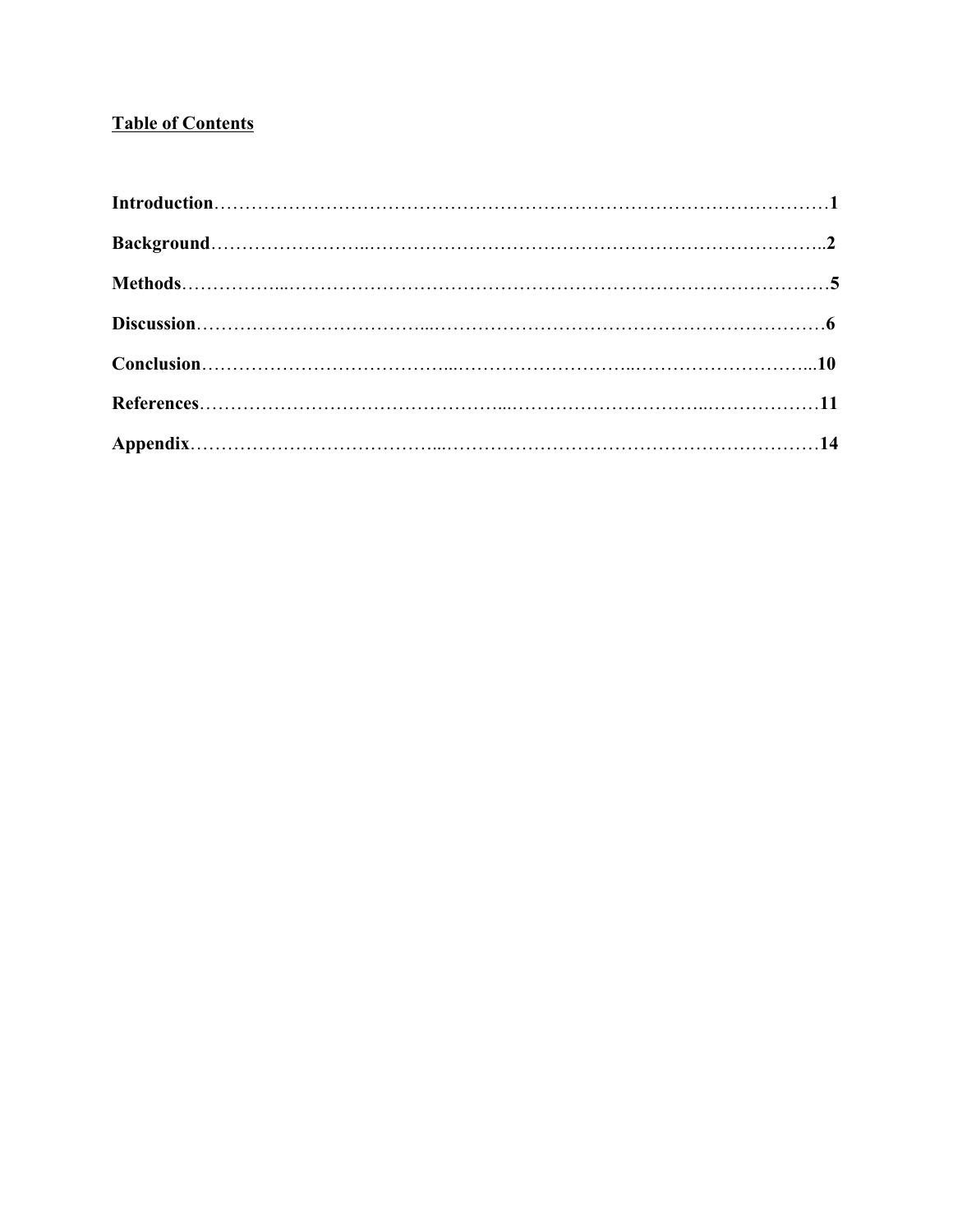#### **Introduction**

Climate change over the last two centuries has accelerated to rates faster than any other period in the past thousand years.<sup>1</sup> Since the late 1950's an average global temperature increase of  $0.6^{\circ}$  C and 10-20 cm rise in sea level have been reported.<sup>2</sup> A few effects of the rising temperatures include but are not limited to: acidification of oceans, soil degradation, loss of biodiversity, desertification, loss of productivity in agricultural land, and reduced-fresh water resources. This reduction in fresh water resources is forecasted to place 64 percent of the world's population in water stressed basins.<sup>3</sup> To put the severity of this global issue into perspective, an estimated 150,000 lives are claimed annually from climate change. In addition, these deaths are disproportionately distributed among the developing world (Figure 1).<sup>4</sup>

Human life is dependent on the dynamics of the Earth's climate system. Extreme weather events – storms, heat waves, cyclones, fires, and floods – are the immediate health risks associated with climate change. A wider spectrum of heath consequences such as food insecurity, water insecurity, mental health ramifications, non-communicable diseases, and various infectious diseases will also be seen.<sup>5</sup> These time sensitive issues are being confronted at a national level, being they have the resources to do so, and also internationally.

The United Nations Environment Programme (UNEP) is the current leading global environmental authority. UNEP sets global environmental agendas, promotes the implementation of sustainable development within the United Nations (UN) system and is an advocate for the global environment. The three areas that UNEP is focusing on are climate resilience, lowemission growth, and reducing emissions from deforestation and forest degradation in developing countries (REDD +).<sup>6</sup> In spite of UNEP and other programs alike, sustainability will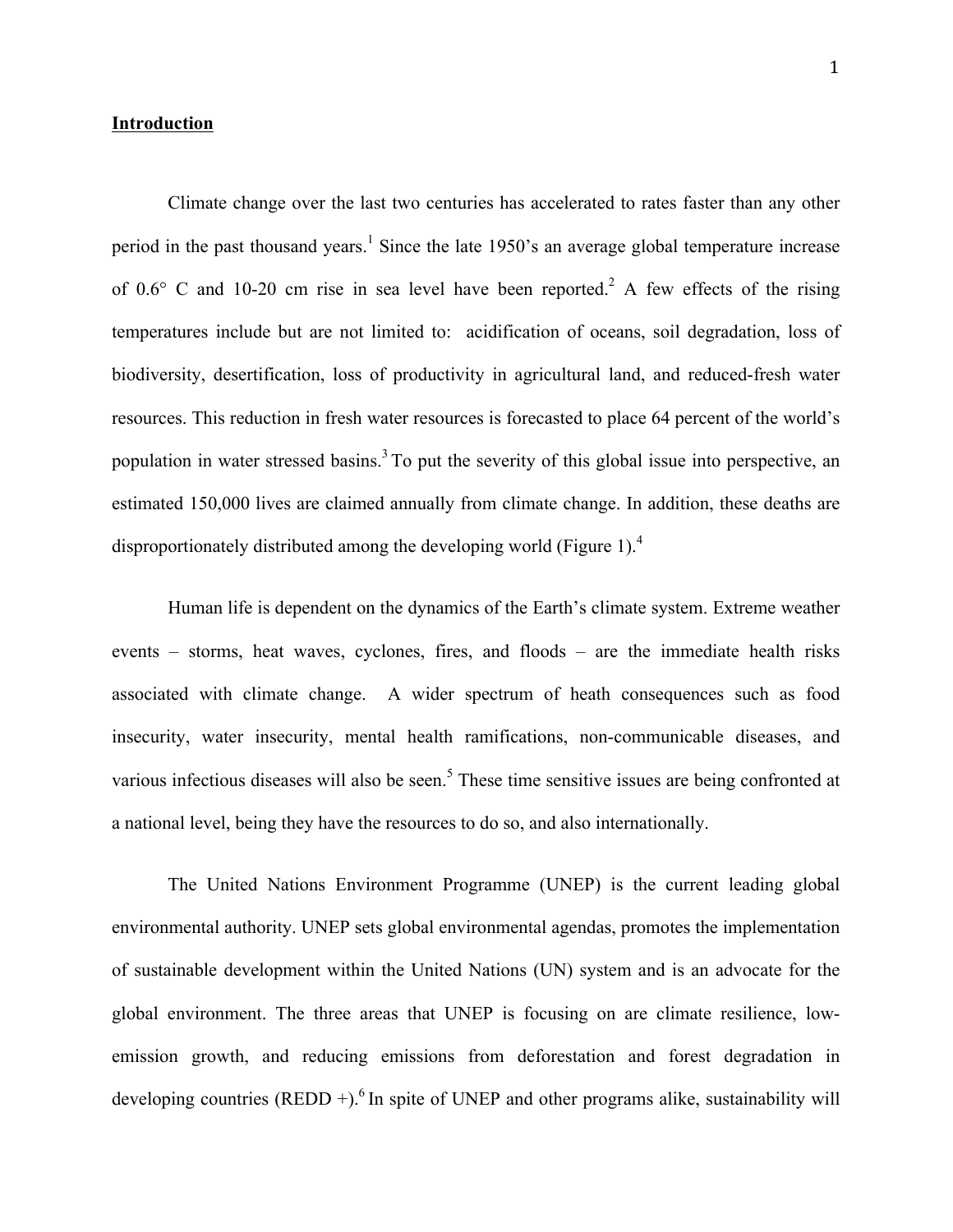need to be achieved through a timely response from the global community.

This paper will explore the hypothesis that without an adequate global response to the rapidly changing climate there will be increased negative health effects disproportionately affecting the developing world. Through a review of the literature, this author will explore the global health impact of climate change and analyze the disproportionate effects and barriers developing countries will face in years to come. Current global responses and policies set forth will be examined for adequacy in curbing this accelerated rate in negative human health effects. This paper will explore the human health impact of climate change and stress the importance of sustainability and universal responsibility in cushioning the effects on vulnerable populations.

## **Background**

#### **Infectious Disease**

Humidity, rainfall, temperature, maturation and viability of the pathogen, range and abundance of reservoir or intermediate species, and the vector organism can all have a role in the complexity of a single infectious disease.<sup>5</sup> Vectors, generally insects, are living organisms that can transmit infectious diseases. Insect vectors, such as ticks, flies, fleas, and mosquitos are all affected by climate change.<sup>1,4,7</sup> In the case of the mosquito, the best known disease vector, a warmer climate presents a more favorable environment for the survival and completion of the life cycle.<sup>1,4</sup> In addition, the regional warming is expanding the geographical range and causing the vectors to operate in a more active state. In the case of malaria, this could allow one mosquito in these ideal conditions to have more bites per day thus potentially infecting more individuals. 5,7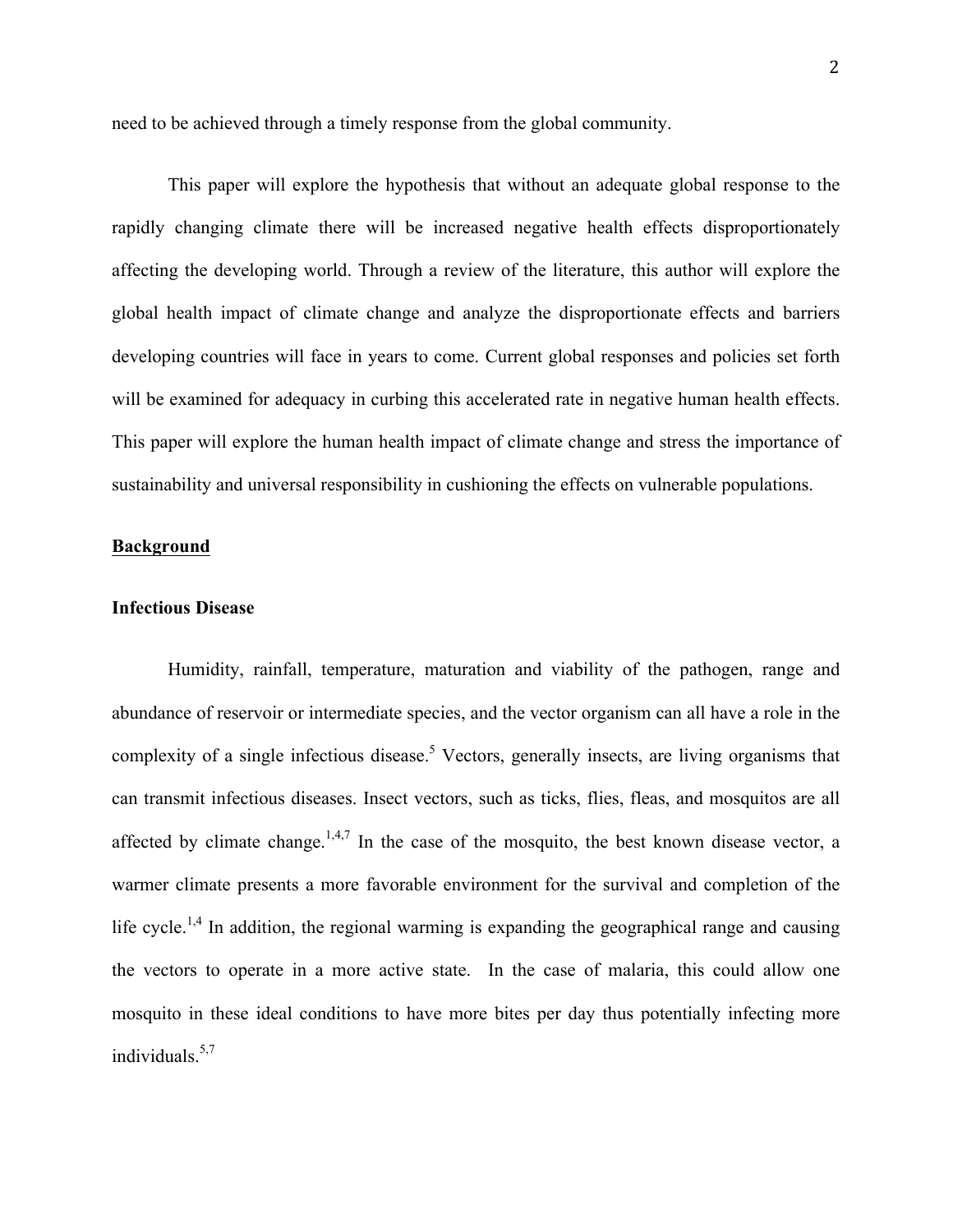Except for regions of the world that are permanently covered by ice, mosquitos are found worldwide. Vector borne diseases can be expressed in a range of ways, from long-term gradual changes to short-term epidemics.<sup>8</sup> If global temperatures rise by the expected  $2-3^\circ$  C by the year 2100, the epidemic potential of the mosquito population will increase two-fold in tropical regions and over 100-fold in temperate regions.<sup>9</sup> With the World Health Organization (WHO) reporting 212 million new cases of malaria and 429,000 deaths in 2015 alone, this possible increase in epidemic potential cannot be overlooked.<sup>10</sup> In addition, this increase in malaria risk will be superimposed upon population growth, effectiveness of control methods, and socioeconomic development which could seriously affect human health in the next century.<sup>5</sup>

#### **Non-Communicable Disease**

Changes to the Earth's biophysical system will extend and exacerbate the rates of not only infectious disease, but also non-communicable diseases such as cardiovascular disease and lung disease. As temperatures continue to rise so will heat-related mortality and morbidity from overloading the cardiovascular and respiratory systems, especially individuals who are already at risk for complications, who potentially became at risk due to climate change related causes. Extreme temperatures and higher ground-level air pollutants are the direct result of climate change and have both been directly linked to increased risk of cardiovascular disease.<sup>11</sup> Several environmental air pollutants, which include carbon monoxide, oxides of nitrogen, ozone, particulate matter, and lead are associated with increased mortality and hospitalization due to cardiovascular disease.<sup>12</sup> This compromised outdoor air quality will also directly affect the respiratory system, contributing to increased acute respiratory tract infections, chronic pulmonary disease hospitalization, and lung disease mortality.<sup>11</sup>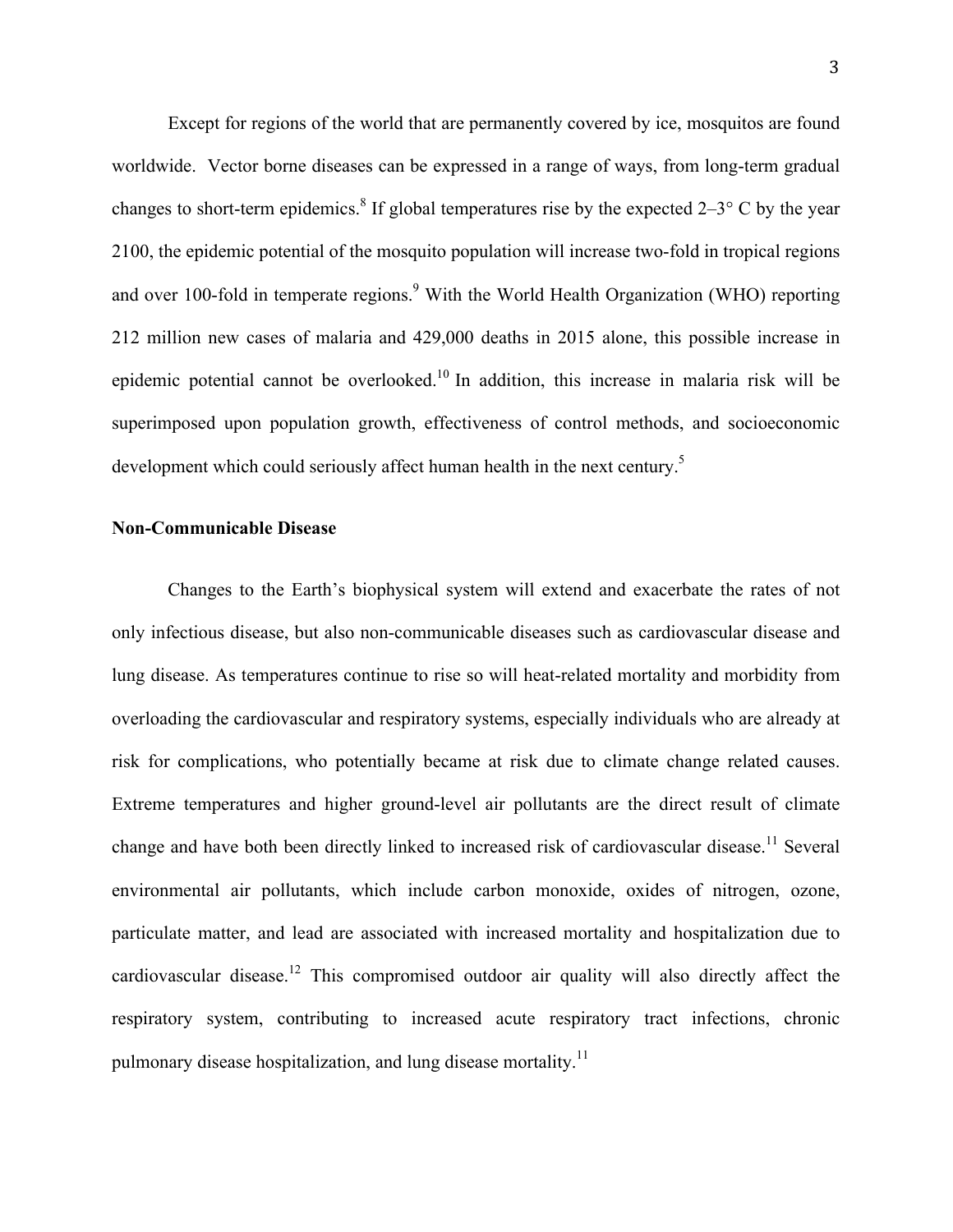Along with both infectious disease and non-communicable diseases, mental health disorders are under the influence of climate change. The direct correlation between stress and anxiety and the increase in negative human health impacts, increased competition over scarce resources, and even the fear or perception of climate change may threaten mental health. The populations exposed to extreme weather events, such as tsunamis, hurricanes, tornados, floods, fires, and droughts may experience more immediate mental health consequences.<sup>11</sup> Reported by Coker et al., moderate or severe symptoms of post-traumatic stress disorder were experienced by 63 percent of Hurricane Katrina evacuees. Being that the most common non-communicable diseases accounted for 60 percent of the global annual deaths in 2004, climate change adaptation strategies are needed in order to create living conditions that reduce the risk of noncommunicable diseases.<sup>13</sup>

#### **Extreme Weather Events**

The frequency, intensity, spatial extent, and duration of climate-related extreme weather events have been increasing since  $1950$ .<sup>14</sup> This increase in frequency of these extreme weather events – storms, hurricanes, droughts, rain-related floods – is due to the climate system acquiring more energy from the latent heat of increased water vapor and higher average air temperatures. The fourth assessment report (AR4), a comprehensive assessment of the physical science of climate change released by the intergovernmental panel on climate change (IPCC), includes higher minimum temperature, higher maximum temperature, more hot days, and fewer cold days as "virtually certain". The report also stated an increase in the intensity and length of warm spells, heave waves, and precipitation was "very likely". Lastly the AR4 projected droughts, changes in tropical cyclone activity, and an increase in extreme sea level as "likely".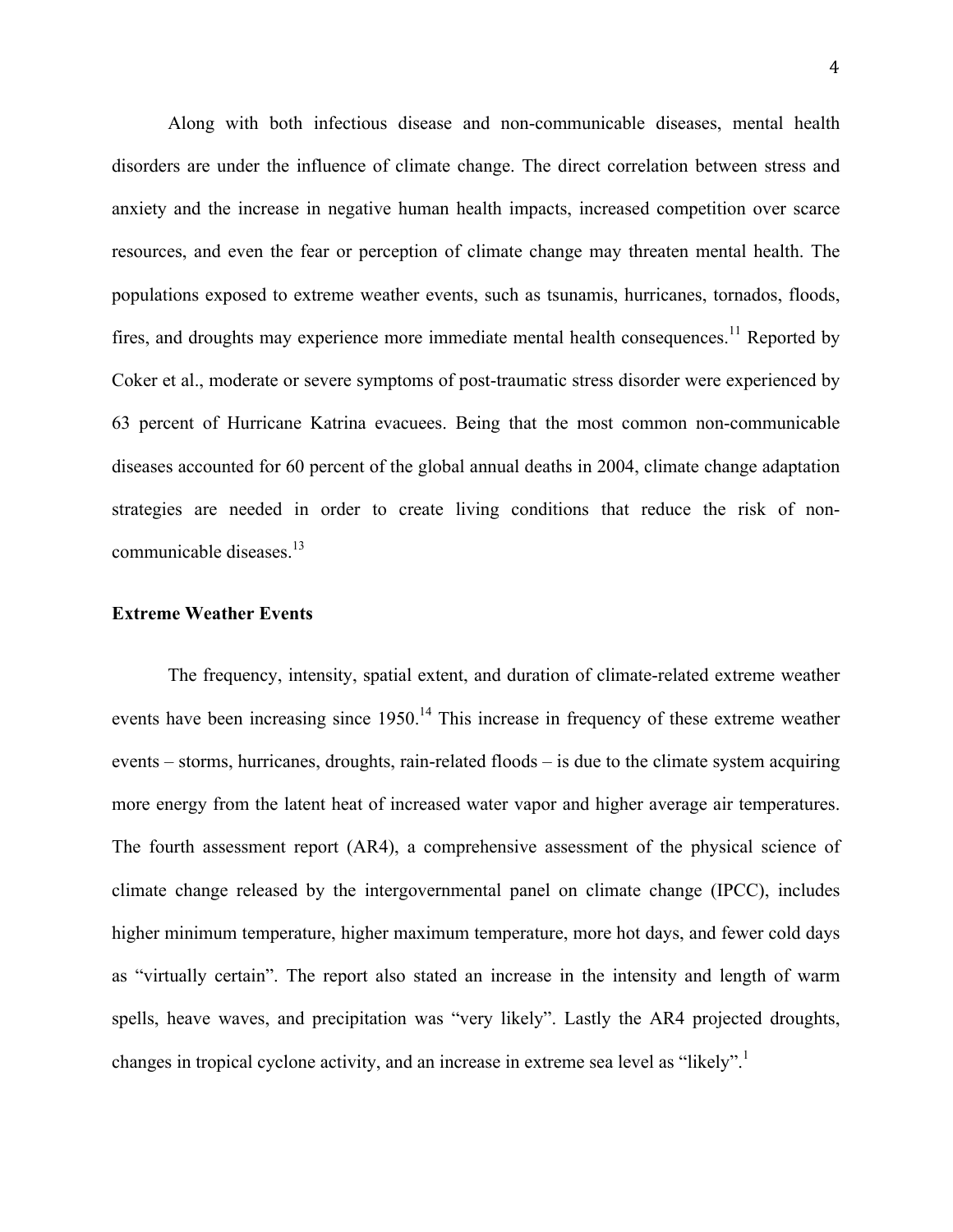Roughly 32 million people fled their homes because of catastrophes in 2012. The estimated 1-meter rise in sea level by the end of the century could impact anyone living within 60 miles of a shoreline, one third of the world's population, and 13 of the world's 20 largest cities.<sup>11</sup> An increased mortality due to injuries would be the immediate consequence to these weather events, while in the long term there could be an effect on water quality and availability. This reduction in potable water could result from droughts or flooding leading to contamination through chemicals or pathogens.<sup>1,4</sup> Moreover, introduction of new pathogens, facilitated by higher temperatures, may result in increased need for pesticides and fertilizers further polluting these finite fresh water resources.<sup>1</sup>

During times of drought, rises in displacement, job loss, anxiety, depression, and suicide rates are seen.<sup>11</sup> These issues will only be inflamed by food systems that are currently and increasingly affected by climate change. Contributions to this include higher temperatures, increasing frequency of flooding, acidification of oceans, and rising sea levels.<sup>4</sup> In a study from the International Rice Research Institute in the Philippines, a 10 percent reduction in rice yields was seen with a  $1^{\circ}$  C rise in nighttime temperature.<sup>15</sup> The loss of crops or livestock will precipitate profound consequences on the population causing malnutrition, and subsequent complications in childhood development.<sup>1</sup> Projections of future climate suggest these changing patterns of weather events will have a significant impact on human health.<sup>7</sup> In addition, climate change will exacerbate water and food insecurity in many regions leading to inevitable adverse health consequences, especially in developing countries.<sup>5</sup>

# **Methods**

This research was conducted through a review of the literature. A PubMed search using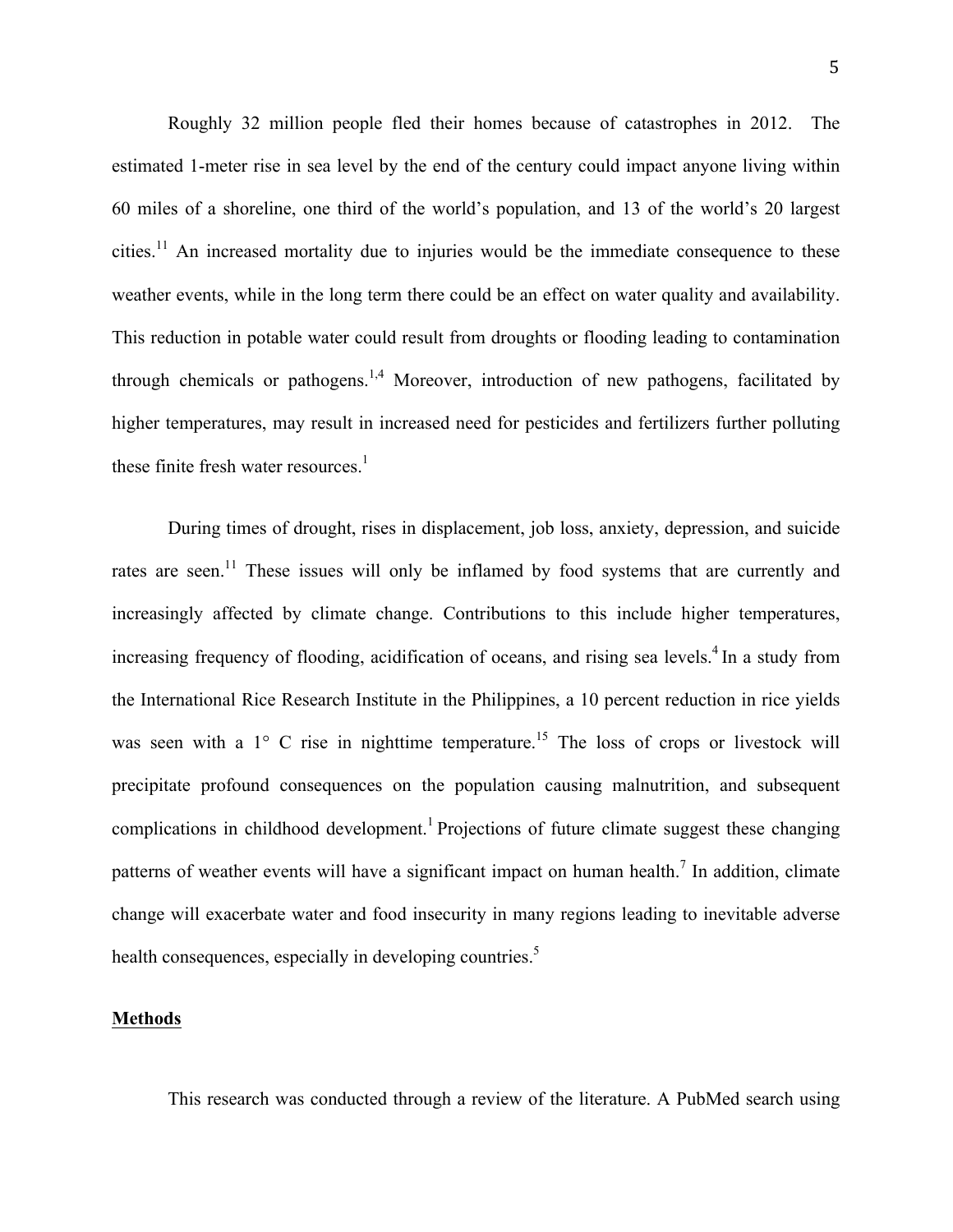the search operators "climate change", "global warming", "human health", "developing countries" was used, and articles were filtered based on relevance and date of publication. From initial studies, each reference section was reviewed and subsequent articles were found. More specific searches using key terms "infectious disease", "malaria", and "vector borne diseases" were used. Only studies from peer-reviewed journals were included in the paper. A relevant interview was conducted with Dr. Leonel Argüello, epidemiologist and president of the Nicaraguan association of general practitioners. Government websites were utilized to obtain background information on global policies on climate change, UNEP, as well as finding direct sources.

#### **Discussion**

# **Developing World**

Many of the health impacts of climate change are a distinct threat to poverty stricken countries. Vector borne diseases alone pose a significant cause of death, strain on socioeconomic development, disease burden and health inequity, and as a strain on health services with the mortality rate derived from vector borne diseases almost 300 times higher in developing nations when compared to developed countries.<sup>16</sup> In addition, the  $429,000$  deaths from malaria and  $212$ million new cases in 2015 are estimated to have occurred in fewer than 15 countries.<sup>11</sup> These statistics further confirm the disproportionate effect of vector borne diseases on these vulnerable populations, not even considering the potential ramifications of extreme weather events.

Climate aside, the current projected 10 leading causes of disease globally indicates a predominance of non-communicable diseases, with rapid growth in low and middle-income countries.<sup>11</sup> This projection was defended during an interview with Dr. Leonel Argüello. He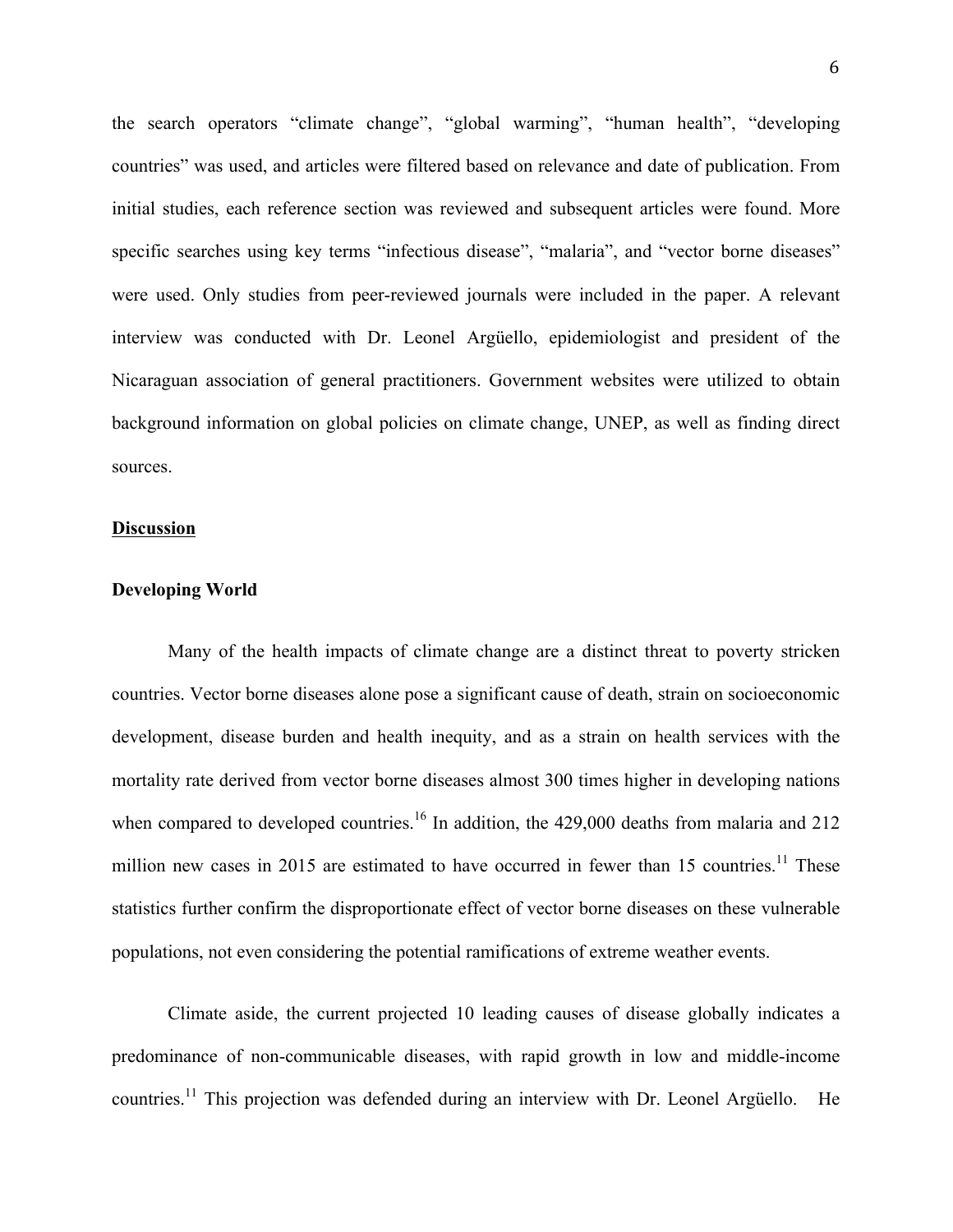stated that over his 30 plus years of practice in a developing country he has noticed and connected with climate change, an increase in not only vector borne diseases, but also noncommunicable diseases.

People living in developing countries face a higher burden of natural disasters because they are directly affected by environmental degradation and have a decreased ability of defending themselves from their immediate environment.<sup>1</sup> This effect is supported by the fact that in many of these regions the increase in population size and density is forcing people to relocate into areas where the tempo of extreme weather events is greater.<sup>6</sup> These areas might have limited access to water in addition to the exacerbating affect of climate change further increasing water insecurity, which also has direct affects on food availability. However, this brings up the important idea that climate change should not be considered in isolation from other global environmental stresses; promotion of economic growth, poverty elimination, and protection of cultural resources. Accordingly, future policy-makers need to view climate change as more of a comprehensive challenge of sustainable development.

## **UNEP Response to Climate Change**

UNEP is the leading organization for coordinating environmental matters on sustainable development between the UN and global leaders. The organization is operating through three main task areas. First, climate resilience is achieved through supporting countries using ecosystem-based approaches. Next, low emission growth is being reached through several techniques: reduction in greenhouse gas emissions, adoption of renewable energy, air pollution reduction, and scaling up energy efficiency measures. Finally, UNEP enables countries through REDD+ to capitalize on investment opportunities that reduce greenhouse gas emissions from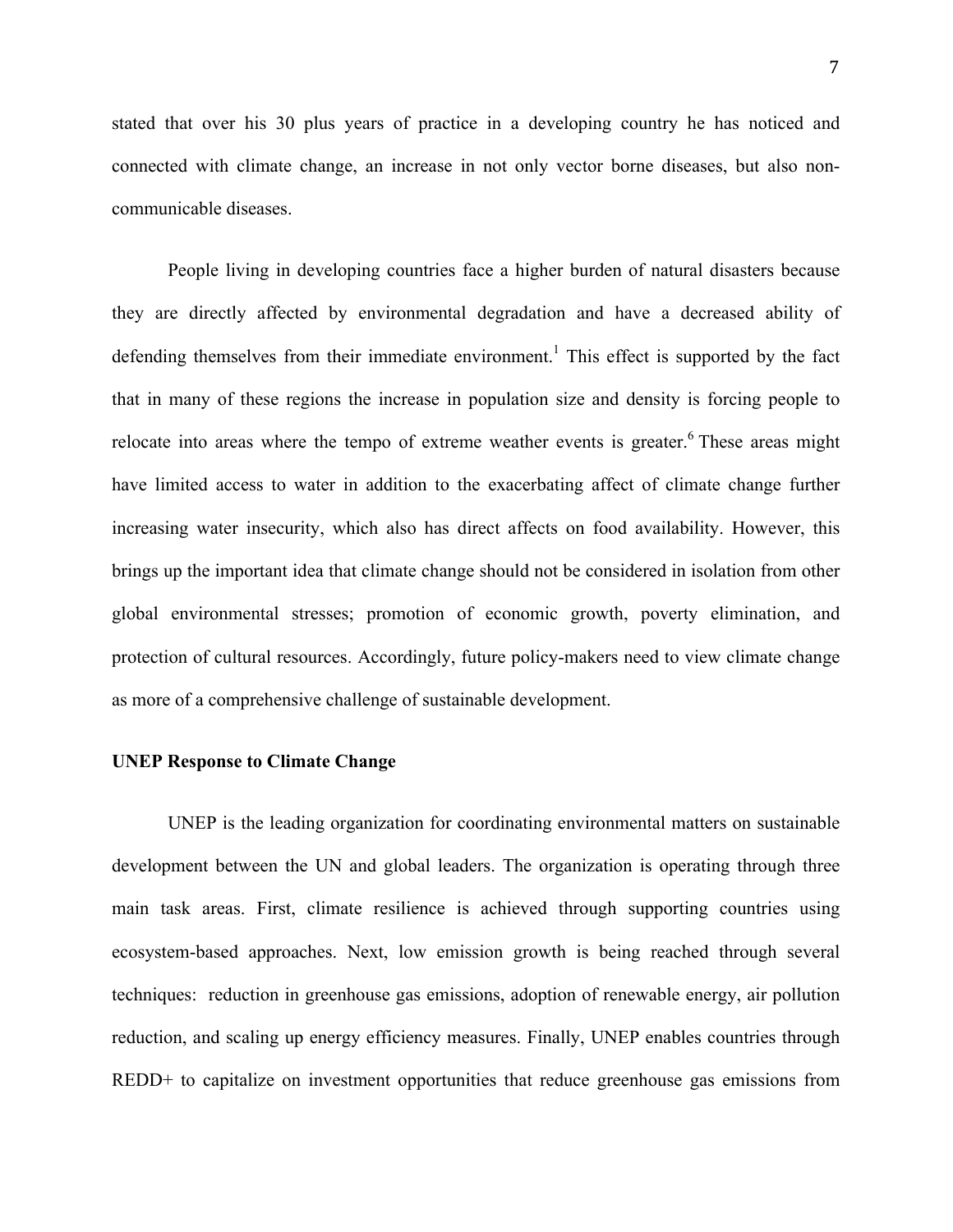forest degradation and deforestation with adequate environmental and social safeguards.<sup>6</sup>

During the 2014-2015 biennium, UNEP reported 70 percent of expected accomplishments had been achieved in addition to 79 percent of targeted indicators (Figure 2 & 3). UNEP enabled 20 countries to implement these ecosystem-based adaptations, as well as increased availability of micro financing - converting \$600 billion worth of assets to carbon-free energy. With current efforts to lowering atmospheric concentrations of greenhouse gases (GHGs), UNEP's 2015 emissions gap report showed 11 gigatonnes of  $CO<sub>2</sub>$  emissions could be cut with current efforts by 2030. While these current efforts will only reach half the amount of reduction needed to have a likely chance of achieving the 2100 goal of staying below a 2° C global temperature rise, this will still improve urban air quality thus decreasing respiratory and cardiovascular diseases.<sup>6,11</sup> Goals set by UNEP in their REDD + program aim to reduce the rate of forest loss by 2020 and end natural forest loss by 2030, which will not only have a large impact on global emissions, but on dietary diversity and access to medicinal substances.<sup>6,11,8</sup> These accomplishments and goals are primarily being met through mitigation and adaptation (Fig. 4). McMichael and Lindgren have also come to the conclusion that mitigation and adaptation are the primary methods for repressing the advances of climate change; therefore, limiting the future human health consequences with the potential of "bonus" health co-benefits (Fig. 4).<sup>5</sup> Although these strategies and policies will be important to the containment of climate change, the developed world taking responsibility will be essential.<sup>7</sup>

# **Universal Responsibility of the Developed World**

Developing regions of the world have been dramatically affected by climate change in comparison to developed countries.<sup>5</sup> The developed world has a moral responsibility to the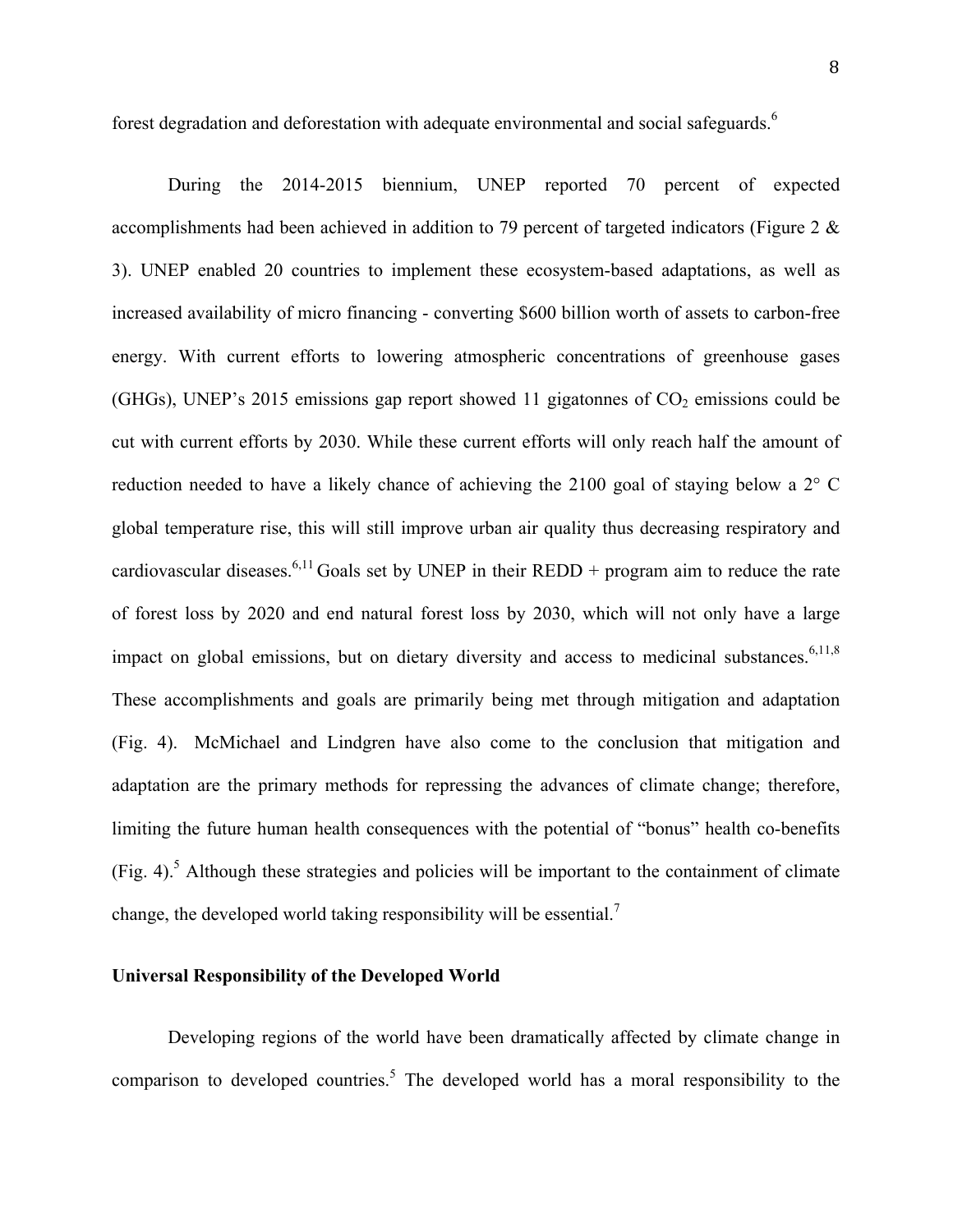poorest nations for the potential ramifications they are likely to experience because of our lack of control on our excess energy consumption. A stark contrast in  $CO<sub>2</sub>$  emissions, reported by the United Nations Millennium Development Goals in 2006, reflected this lack of control with developed regions producing 78 percent of the total global emissions.<sup>7</sup> Advancements made through international programs like UNEP are making strides in halting the buildup of GHGs in the atmosphere. With the understanding that there is a significant temporal lag between emission reduction and slowing in the rate of warming, efforts need to be increased and brought into the international spotlight more than ever.

In addition to programs like UNEP, the engagement of the health sector towards the increasing pollution related diseases and extreme weather events is vital. The health sector can help by developing skills and knowledge in adaptation and preventative programs, strengthening primary health care, improving emergency preparedness, placing special attention on vulnerable populations, and helping forecast future health risks. However, this adaptation to climate change and variability will depend on the level of health infrastructure in the affected region.<sup>8</sup> Particularly in developing regions of the world where climate change will exacerbate existing health inequities between and within countries.<sup>11</sup> Placing health at the heart of climate change is the responsibility of human beings everywhere. By coming together we have the potential to have an unrivalled impact on the health of the human population and global public health.<sup>1</sup>

Sustainability is the key to maintaining the Earth's ecological systems. Human health and wellbeing will be jeopardized if these systems decline. The state of human health should be the central consideration in this transition towards sustainability.<sup>17</sup> Action needs to be taken now, but also in a coherent and sensitive manner. Policies and programs in energy use, urban planning, and agriculture may generate major co-benefits for the people and the planet. These actions have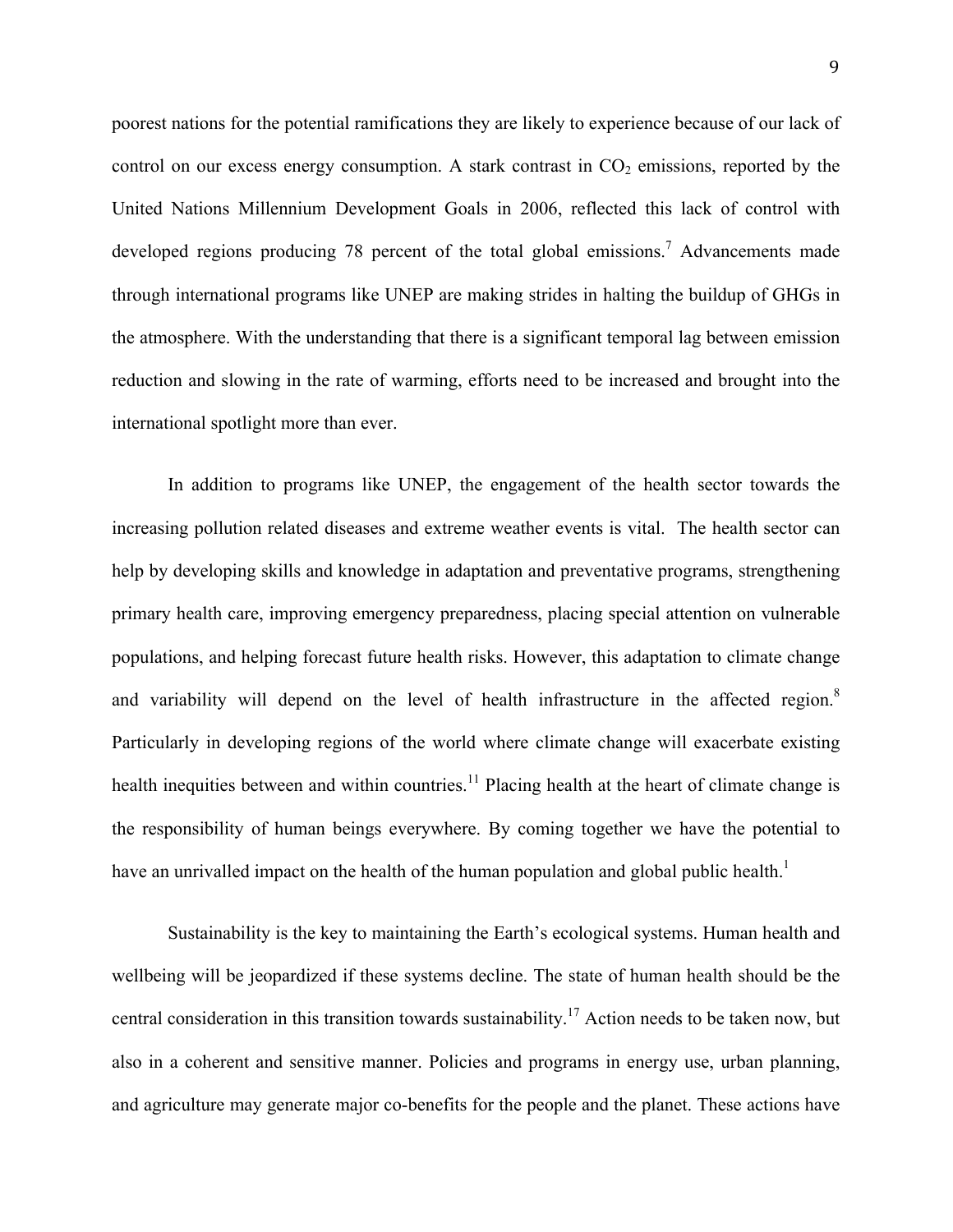the potential to lessen poverty and improve social equity, so nations will be able to resist current climate change, avoid further damage, and continue to develop with sustainability in mind.<sup>11</sup>

#### **Conclusion**

Climate change is an urgent issue that must be confronted in order to continue living within the Earth's limits.<sup>17</sup> An immediate response by the global community is necessary to prevent a point of no return. The increasing range of deadly diseases, like malaria, and rapidly rising rates of non-communicable diseases are among many reasons why this issue is time sensitive. Developing a mandatory international treaty, enacting local legislation, practicing environmental stewardship, and increasing climate change awareness are all important steps to be taken in years to come. We must also continue to obtain the answers of how climate change will affect our most vulnerable populations and do what is needed to protect them.<sup>7</sup>

Developing nations face the greatest burden of climate sensitive human health impacts while also having the lowest capacity to adapt to these changes. Addressing these global ethical challenges cannot be accomplished without supporting organizations like UNEP or the IPCC. However, these organizations cannot achieve global sustainability alone. Human beings collectively taking responsibility for climate change will be vital to this process. Finally, acting as universally responsible citizens of the world will allow this planet to continue to be habitable for future generations to come.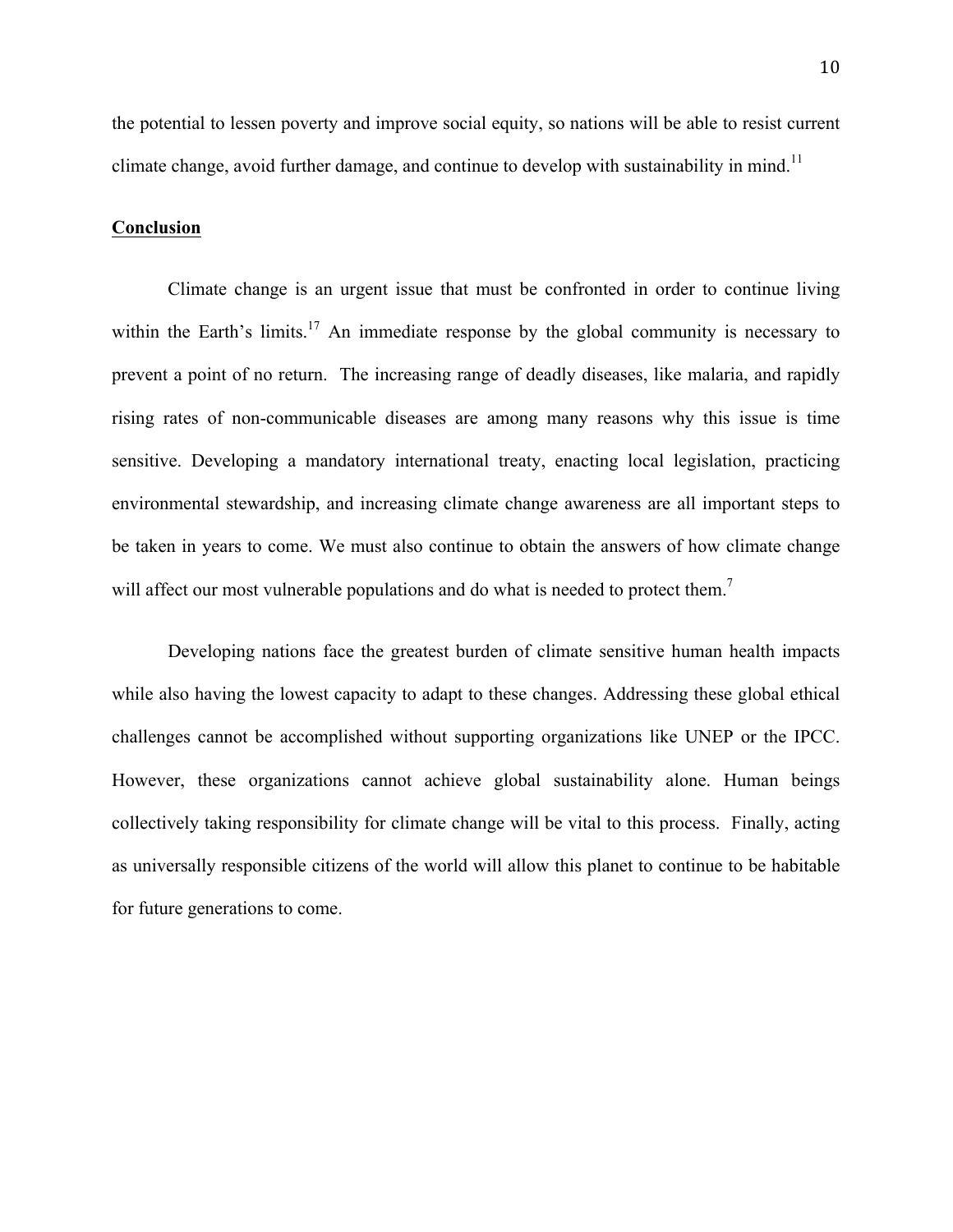#### **References**

1. Rossati A. Global warming and its health impact. *The International Journal of Occupational and Environmental Medicine*. 2017;8:7-20.

2. Houghton J, Ding Y, Griggs M, *et al*. *Climate change 2001: the scientific basis*. Cambridge and New York: Cambridge University Press, 2001:881.

3. Thornton PK, van de Steeg J, Notenbaert A, Herrero M**.** The impacts of climate change on livestock and livestock systems in developing countries: A review of what we know and what we need to know. *Agricultural Systems* 2009;**101**:113-27.

4. Patz JA, Holloway T, Campbell-Lendrum D, Foley JA. Impact of regional climate change on human health. *Nature*. 2005;438(7066):310-317. http://dx.doi.org/10.1038/nature04188. doi: 10.1038/nature04188.

5. McMichael AJ, Lindgren E. Climate change: Present and future risks to health, and necessary responses. *Journal of Internal Medicine*. 2011;270(5):401-413.

http://onlinelibrary.wiley.com/doi/10.1111/j.1365-2796.2011.02415.x/abstract. doi: 10.1111/j.1365-2796.2011.02415.x.

6. United nations environment programme performance report. *UNEP*. 2015.

7. Shuman EK. Global climate change and infectious diseases. *The international journal of occupational and environmental medicine*. 2011;2(1):11.

http://www.ncbi.nlm.nih.gov/pubmed/23022814.

8. Sala OE, Meyerson LA, Parmesan C. Biodiversity Change and Human Health. From Ecosystem Services to Spread of Disease. Washington, DC: Island Press, 2008.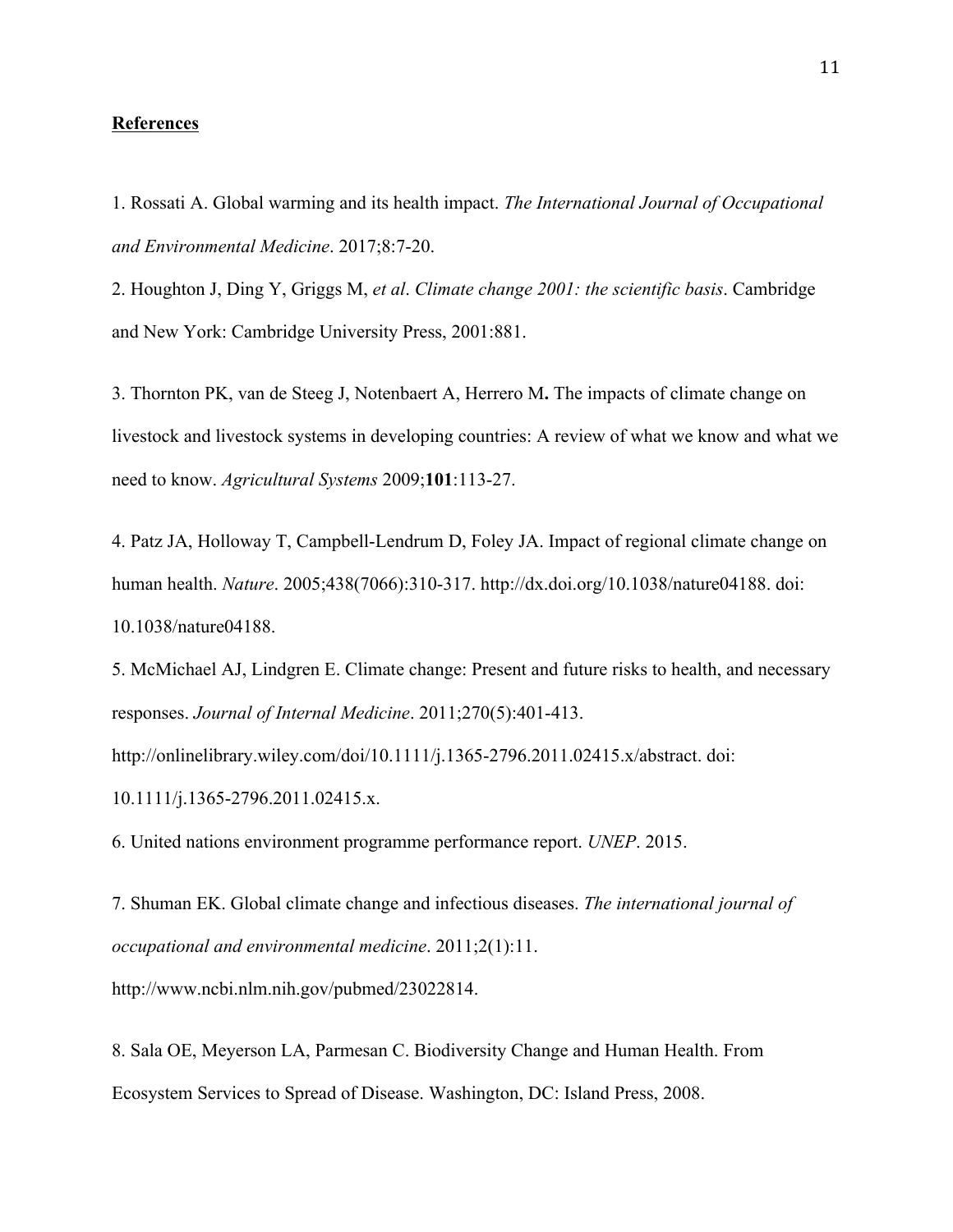9. Martens WJM, Rotmans, J. [National Institute of Public Health and Environmental Protection, Bilthoven (Netherlands)], Niessen LW, Jetten TH, McMichael AJ. Potential impact of global climate change on malaria risk. *Environmental Health Perspectives*. 1995.

10. World Health Organization. *World malaria report 2016.* Geneva: World Health Organization; 2016.

11. Friel S, Bowen K, Campbell-Lendrum D et al. Climate change, noncommunicable diseases, and development: the relationships and common policy opportunities. Annu Rev Public Health 2011; 32: 133–47.

12. Coker A, Hanks J, Eggleston K. 2006. Social and mental health needs assessment of Katrina evacuees. *Disaster Manag. Response* 4:88–94.

13. Cerin E, Leslie E, du Toit L, Owen N, Frank LD. 2007. Destinations that matter: associations with walking for transport. *Health Place* 13:713–24.

14. Sauerborn R, Ebi K. Climate change and natural 25. disasters integrating science and practice to protect health. *Glob Health Action* 2012;**5**:1-7.

15. Peng S, Huang J, Sheehy JE et al. Rice yields decline with higher night temperature from global warming. PNAS 2004; 101: 9971–5.

16. Campbell-Lendrum D, Manga L, Bagayoko M, Sommerfeld J. Climate change and vectorborne diseases: What are the implications for public health research and policy? *Philosophical transactions of the Royal Society of London. Series B, Biological sciences*. 2015;370(1665):20130552. http://www.ncbi.nlm.nih.gov/pubmed/25688013. doi: 10.1098/rstb.2013.0552.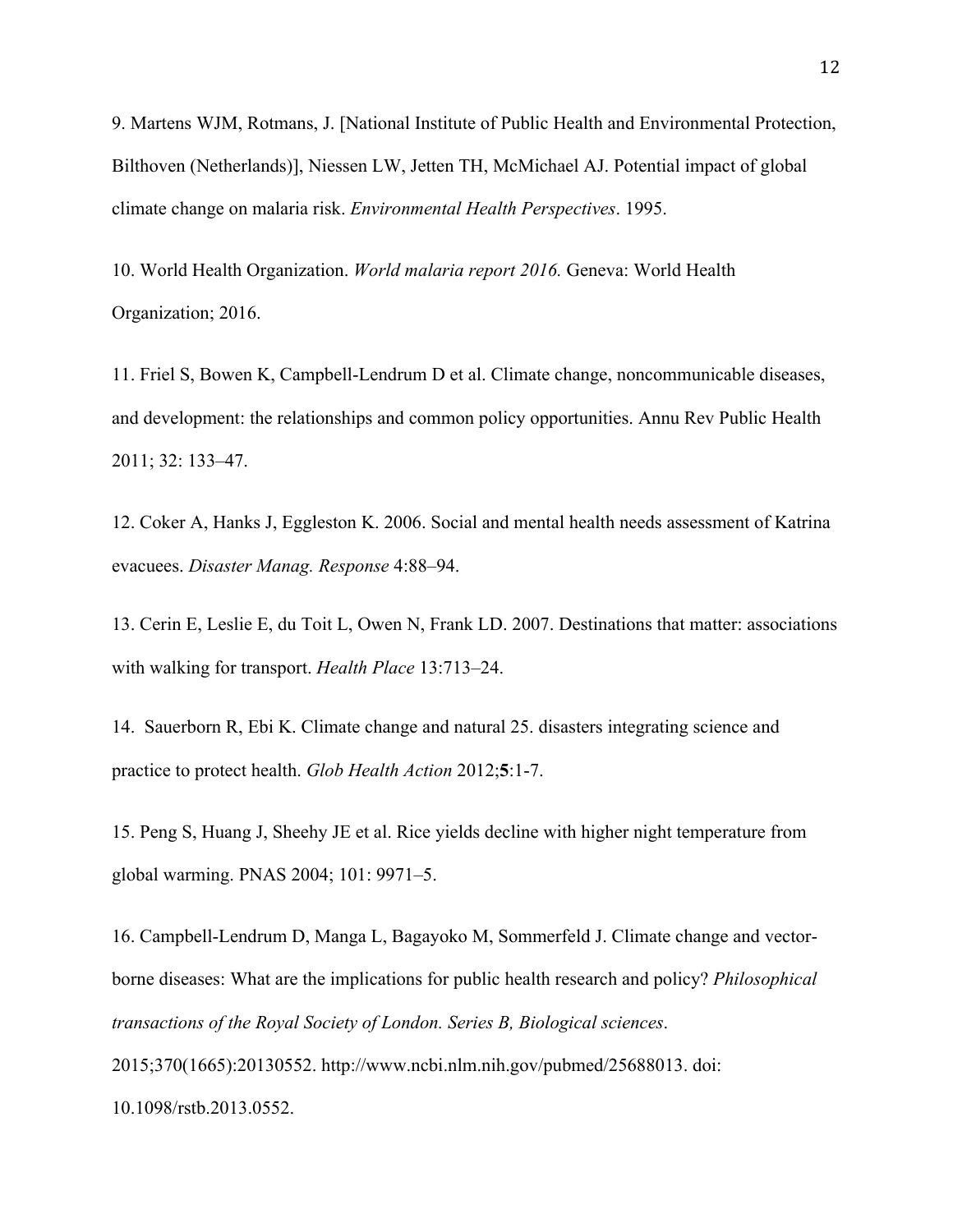17. McMichael AJ et al. The Sustainability Transition: A new challenge (Editorial). Bull WHO, 78: 1067 (2000).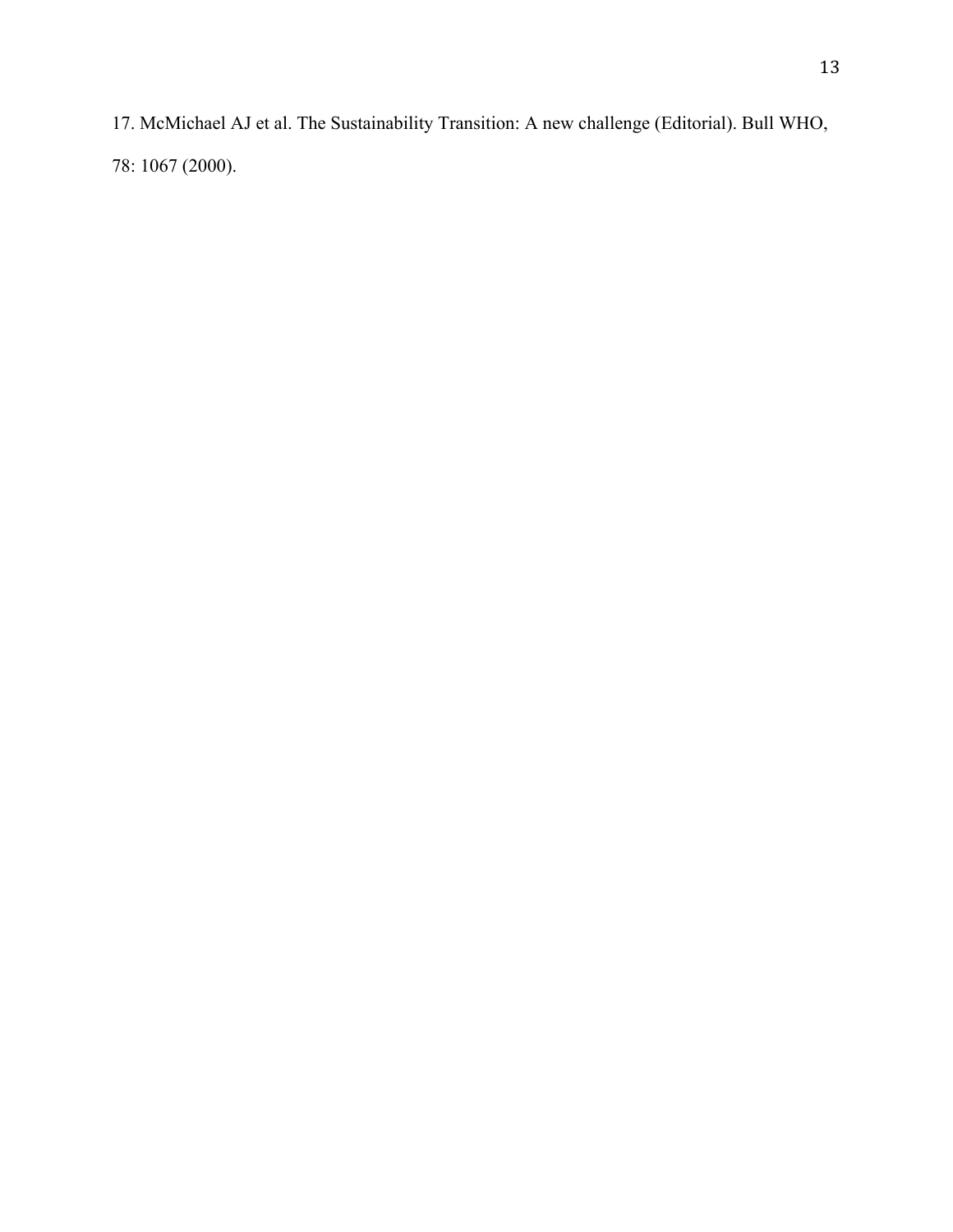# **Appendices**

| Region | <b>CVD</b> |              | Diarrhoea  |                      |       | Malaria                             |                                       |       | Floods     |                      |        |         |
|--------|------------|--------------|------------|----------------------|-------|-------------------------------------|---------------------------------------|-------|------------|----------------------|--------|---------|
|        | Mortality* | Riskt        | Mortality* | Disease <sup>+</sup> | Riskt | Mortality"                          | Disease <sup>+</sup>                  | Risk± | Mortality* | Disease <sup>+</sup> | Risk‡  |         |
|        |            |              |            |                      |       |                                     |                                       |       |            |                      | Inland | Coastal |
| AFR-D  |            | 1,007        | 5          | 154                  | 1.08  | 5                                   | 178                                   | 1.02  | ٥          |                      | 136    | 1.64    |
| AFR-E  |            | 1.005        | 8          | 260                  | 1.08  | 18                                  | 682                                   | 114   | 0          |                      | 1.48   | 1.18    |
| AMR-A  | Ó          |              | Ò          |                      |       | o                                   | O                                     | 1.51  | Ö          |                      | 4.93   | 1.19    |
| AMR-B  |            | 1.004        |            | ٥                    |       | ٥                                   |                                       | 1.15  |            | 67                   | 2.13   | 227     |
| AMR-D  | Ó          | 1.005        |            | 17                   | 1.02  | Ō                                   | о                                     | 1.08  | ٥          | 5                    | 1.78   | 4.64    |
| EMR-B  | ٥          | 1.003        | o          | 14                   |       | ٥                                   | ٥                                     |       |            | 6                    | 2.67   | 1.75    |
| EMR-D  |            | 1.003        | ġ          | 277                  | 1.09  |                                     | 112                                   | 129   |            | 46                   | 3.05   | 3.91    |
| EUR-A  | ٥          | 0.999        | o          |                      |       |                                     | ٥                                     |       |            |                      | 3.55   | 1.14    |
| EUR-B  | ٥          | 0.999        | Ó          | ٠                    | 1.01  | ٥                                   | o                                     |       | Ö          |                      | 182    | 6.31    |
| EUR-C  | ٥          | 0.998        | O          |                      |       | 0                                   | ٥                                     | 1,48  | $\circ$    |                      | 2.35   | 1.04    |
| SEAR-B |            | 1,007        |            | 28                   |       | ٥                                   |                                       |       | ٥          | 6                    | 1.79   | 1.39    |
| SEAR-D |            | 1,007        | 22         | 612                  | 1.09  | ٥                                   | о                                     | 101   | Ö          | 8                    | 112    | 104     |
| WPR-A  | ٥          | 0.999        | o          | 0                    |       |                                     | ٥                                     | 1,48  | 0          |                      | 1.76   | 1.04    |
| WPR-B  | Ó          |              |            | 89                   | 1.01  |                                     | 43                                    | 1.42  | ٥          | 37                   | 162    | 1.05    |
| World  | 125        |              | 47         | 1,459                |       | 27                                  | 1,018                                 |       | ÷          | 193                  |        |         |
| Region |            | Malnutrition |            | All causes           |       | <b>Total deaths</b><br>nar million. | <b>Total DALYs</b><br>many and lines. |       |            |                      |        |         |

|        |            |                      |       |            |                 | <b>PAIL IIRRANI</b> | <b>POINT IN LIFE ENDING</b> |
|--------|------------|----------------------|-------|------------|-----------------|---------------------|-----------------------------|
|        | Mortality" | Disease <sup>+</sup> | Riskt | Mortality* | <b>Diseaset</b> | Mortality"          | <b>Diseaset</b>             |
| AFR-D  | 8          | 293                  | 1.02  | 19         | 626             | 66.83               | 2,185.78                    |
| AFR-E  | g          | 323                  | 1.02  | 36         | 1.267           | 109.4               | 3,839.58                    |
| AMR-A  | ö          | ٥                    |       | Ó          | 4               | 0.15                | 11.85                       |
| AMR-B  | 0          | ٥                    |       |            | 71              | 3.74                | 166.62                      |
| AMR-D  | Ó          |                      |       |            | 23              | 10.28               | 324.15                      |
| EMR-B  | 0          | 0                    |       |            | 20              | 5.65                | 147.57                      |
| EMR-D  | 9          | 313                  | 1.08  | 21         | 748             | 61.3                | 2,145.91                    |
| EUR-A  | 0          | ٥                    |       | ٥          |                 | 0.07                | 6.66                        |
| EUR-B  | 0          |                      |       | ٥          | 10              | 1.04                | 48.13                       |
| EUR-C  | Ò          |                      |       | Ó          | 4               | 0.29                | 14.93                       |
| SEAR-B | 0          | ٥                    |       |            | 34              | 7.91                | 117.19                      |
| SEAR-D | 52         | 1,918                | 1.17  | 80         | 2,538           | 65.79               | 2,080.84                    |
| WPR-A  | 0          | 0                    |       | ٥          |                 | 0.09                | 8.69                        |
| WPR-B  | Ò          | Ö                    | 0.99  |            | 169             | 2.16                | 111.36                      |
| World  | 77         | 2,846                |       | 166        | 5,517           | 27.82               | 925.35                      |

\*Estimated mortality in thousands attributable to climate change in 2000 (compared to baseline climate of 1961-1990).

t Estimated disease burden in thousands of DALYs attributable to climate change in 2000.<br>#Projected changes in relative risk for 2030.

6 Heat-related deaths without subtracting potential reductions in cold-related deaths; this value was therefore not included in the aggregate estimates of mortality due to climate change

change.<br>The data in Table 1 are taken from ref. 57. The region key is taken from ref. 57. AFR-D: Algeria, Angola, Benin, Burkina Faso, Cameroon, Cape Verde, Chad, Comoros, Equatorial Guinea,<br>Gabon, Gambia, Ghana, Guinea, G

AMR-B: Antigua and Barbuda, Argentina, Bahamas, Barbados, Belize, Brazil, Chile, Colombia, Costa Rica, Dominican Republic, El Salvador, Grenada, Guyana, Honduras, Jama's Anduras, Jama's Anduras, Jama's Anduras, Jama's Andu

Jamesca, Intexto, Fanema, Paraguay, Seam Kursa Seam William School and the Grenadores, Sunname, Timided and Todago, Uruguay, Venezuela.<br>EMR-B: Bahrain, Cyprus, Iran, Jordan, Kuwait, Lebanon, Ubyan Arab Jamahiriya, Oman, Qa

Yugoslavia.<br>EUR-C: Belarus, Estonia, Hungary, Kazakhstan, Latvia, Lithuania, Moldova, Russian Federation, Ukraine.

SEAR-B: Indonesia, Sri Lanka, Thailand.

SEAR-D: Bangladesh, Bhutan (Democratic People's Republic of), Korea, India, Maldives, Myanmar, Nepal.<br>SEAR-D: Bangladesh, Bhutan (Democratic People's Republic of), Korea, India, Maldives, Myanmar, Nepal.<br>WPR-R: Australia,

Figure 1: Global burden of climate-change-attributable disease<sup>4</sup>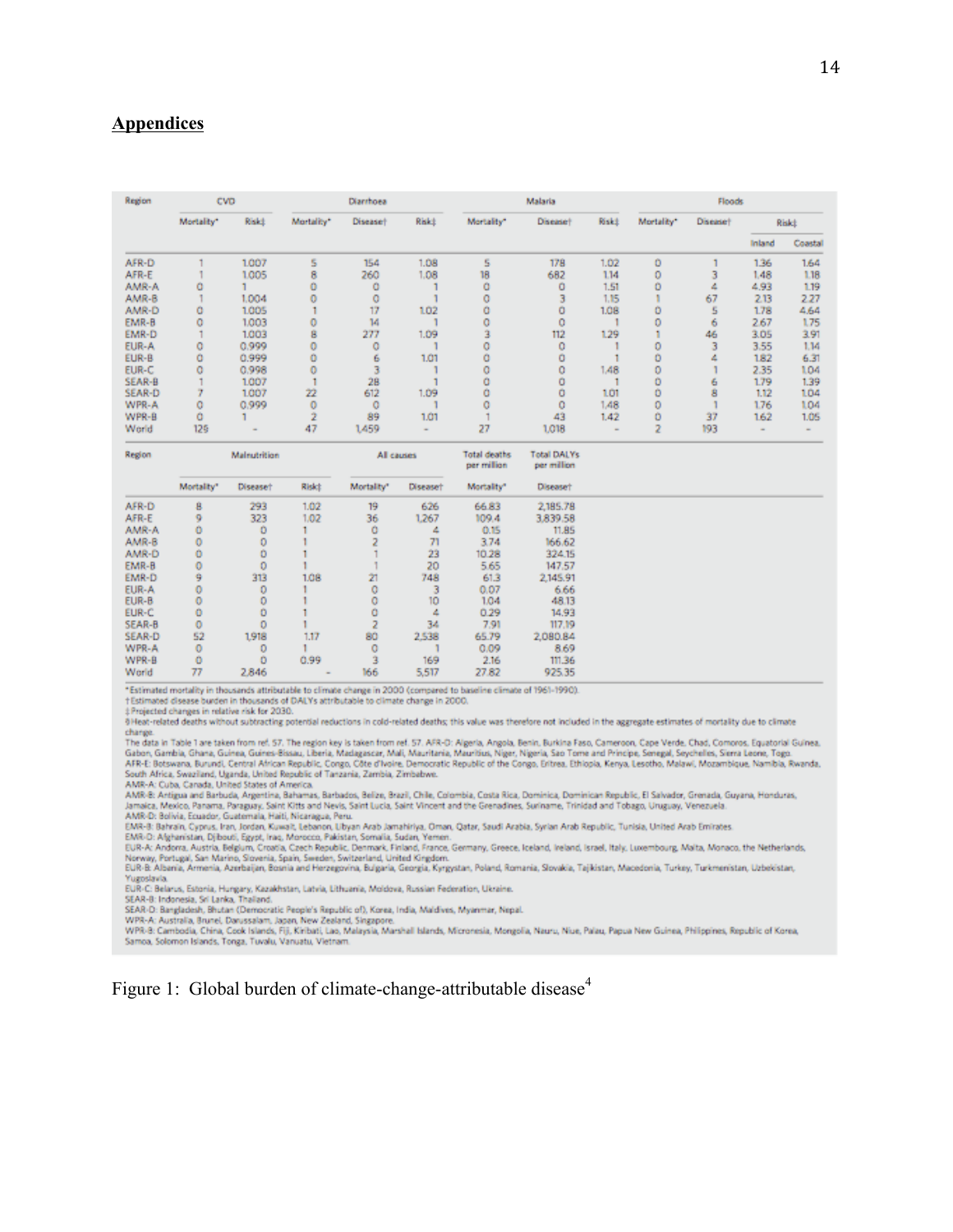

Figure 2: Overall performance of UNEP<sup>6</sup>



Figure 3: UNEP's reported status of achievement for expected accomplishments in 2014-2015 biennium<sup>6</sup>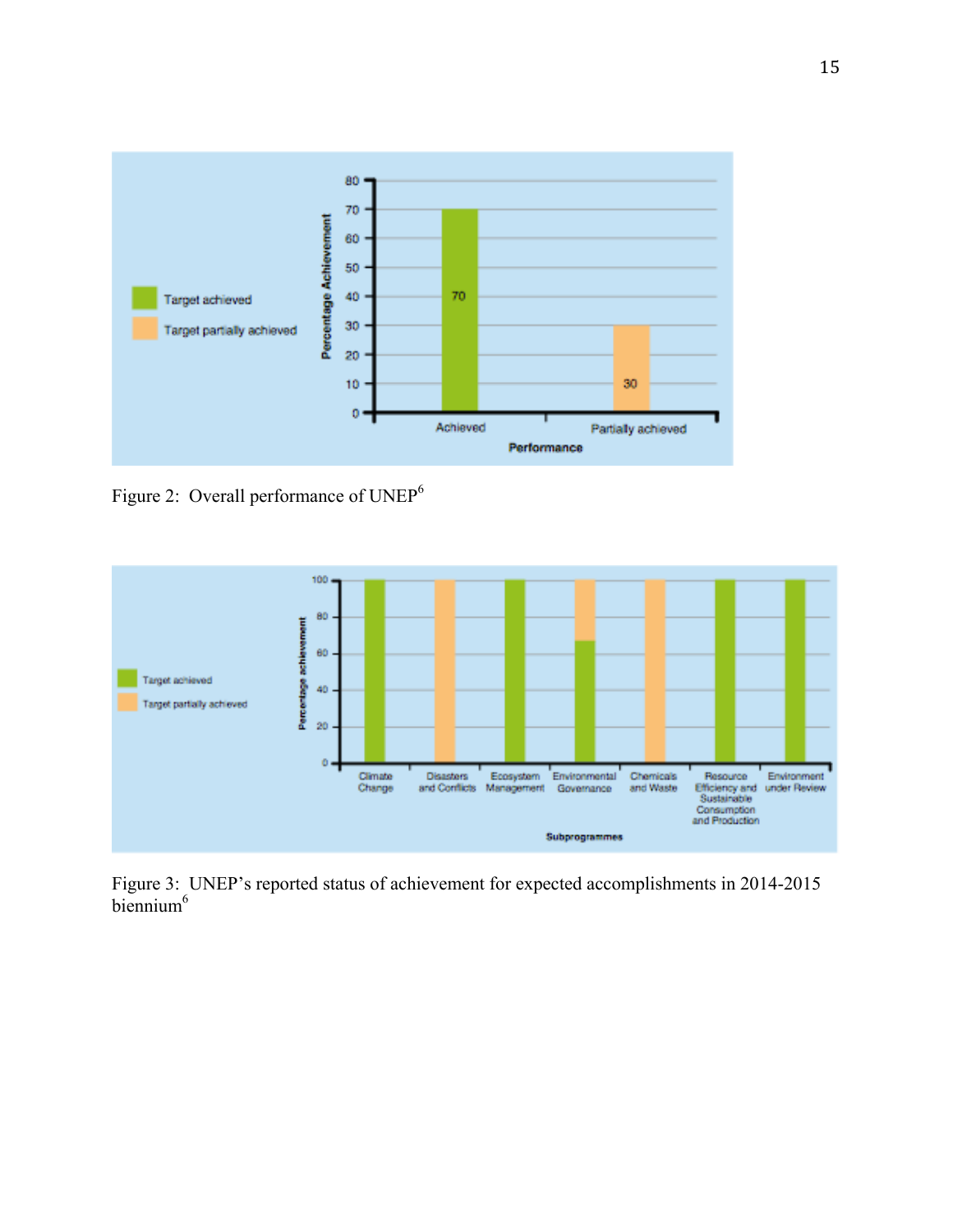

Figure 4: Potential human health benefits from limiting climate change<sup>5</sup>